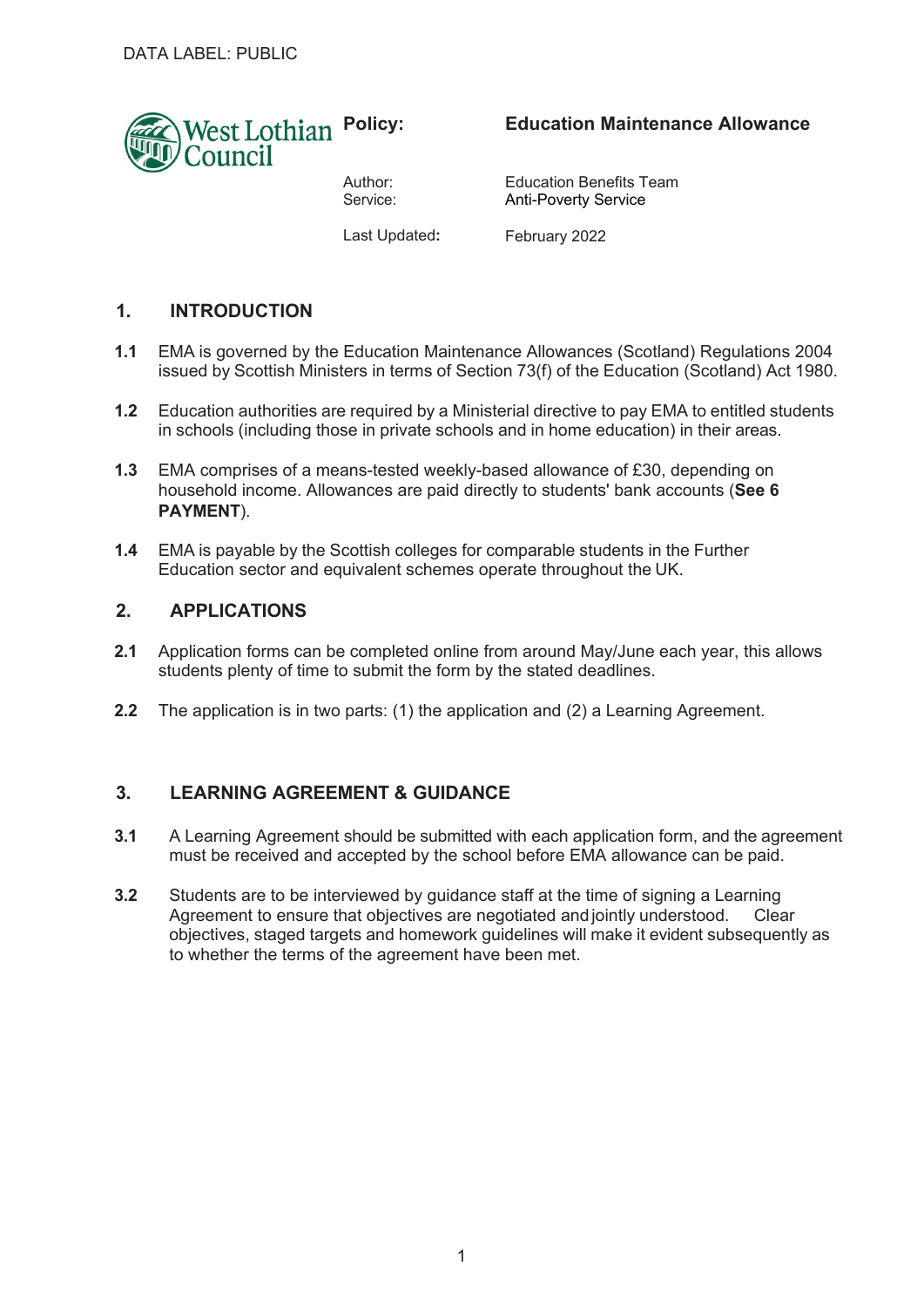# **4. ELIGIBILITY**

#### **4.1 Age**

Students must be over school leaving age, i.e. attain 16 years of age on or before the last day of September in the academic year for which an award is made. Students who become 16 after 30 September and before the last day of February (i.e. Winter Intake) are eligible for EMA in terms 2 and 3 only.

#### **4.2 Residence**

Students must meet one of the following residence criteria:

- a (i) be ordinarily resident in the UK on the first day of the school term for which the EMA is sought; and
	- (ii) have been ordinarily resident in the UK for the preceding 3 years; and
	- (iii) be settled in the UK within the meaning of the Immigration Act;
- b be, or be or the spouse or child of, an EEA migrant worker;
- c be, or be the spouse or child of, a refugee, granted 'leave to remain' or 'entitled to temporary protection'.

#### **4.3 Course**

The programme of study is expected to consist of 21 hours per week of time-tabled study. An EMA Learning Agreement must be completed and signed by the student, parent and guidance teacher (**see 7. LEARNING AGREEMENT & GUIDANCE**).

#### **4.4 Income**

Gross taxable household income must be no more than £24,421 per annum. If there is more than one dependent child in the household (i.e. EMA applicant plus others) then household income must be no more than £26,884. In most cases, Form TC602 'Tax Credit Award Notice' from the Inland Revenue is the only proof of income needed. Employer's certificates or Tax Notices are alternatives.

### **5 AWARD**

#### **5.1 EMA consists of:**

A weekly-based allowance of £30 is payable for each term-time week:

There are now 2 different eligibility rules in terms of assessing household income:-

| <b>Gross Taxable</b><br><b>Household Income</b> | Number of *dependent children in<br>the household | <b>Weekly-based Allowance</b> |
|-------------------------------------------------|---------------------------------------------------|-------------------------------|
| E0 - £24.421                                    | 1 (just the EMA applicant)                        | £30                           |
| E0 - £26,884                                    | 1+ (the EMA applicant plus others)                | £30                           |

The term "dependant child" means all those up to the age of 16 and those over the age of 16 and up to the age 25 if they are in full time further or higher education.

5.2 Applicants are informed of weekly allowance due to them in an award email.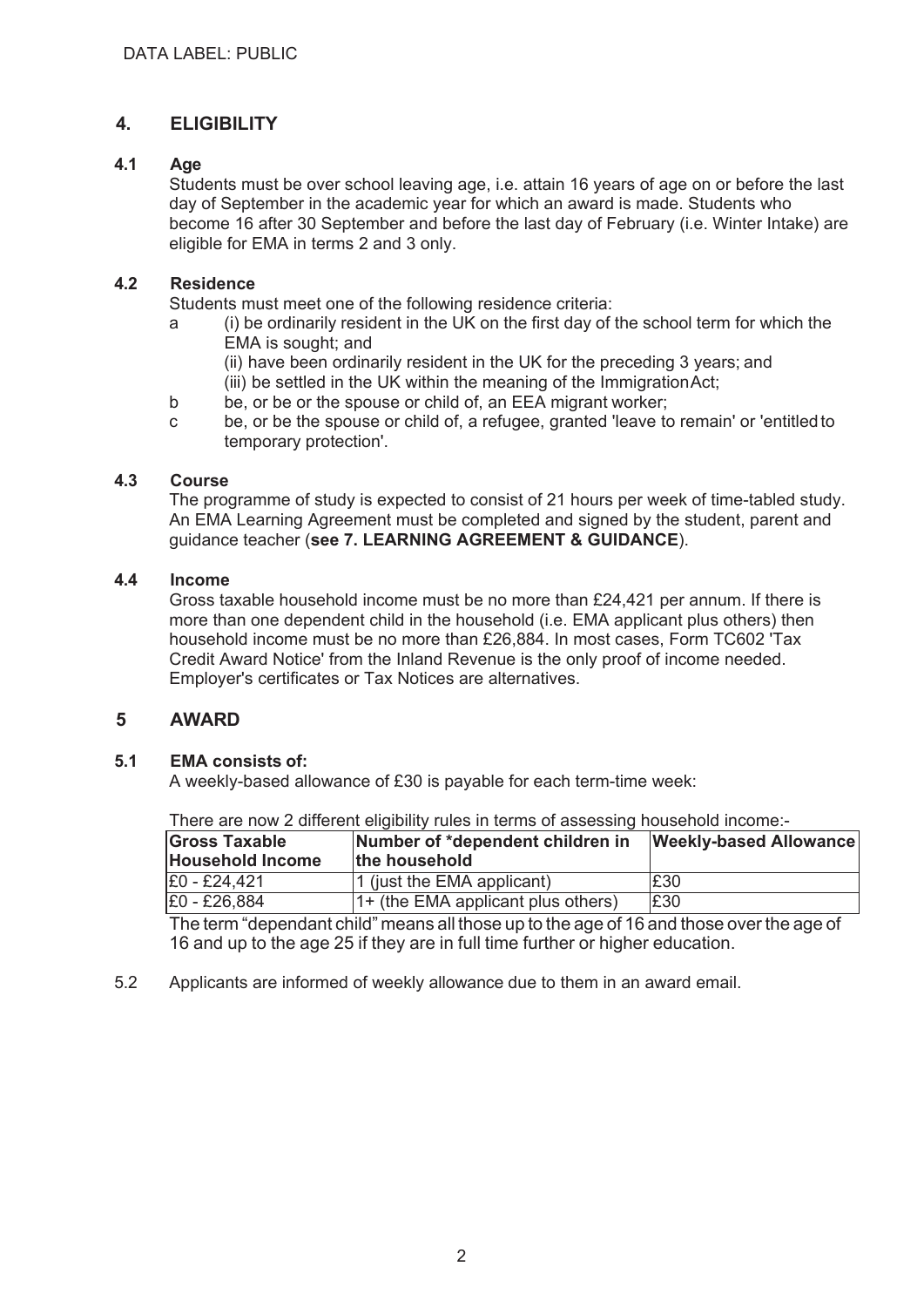## **6 PAYMENT**

- 6.1 Payment of all allowances is by BACS directly into students' bank accounts. Students with severe learning difficulties without bank accounts can receive allowances into third party accounts.
- 6.2 Weekly-based allowances are processed fortnightly in arrears.
- 6.3 Payments processed on a Monday reach individual bank accounts on the Friday.
- 6.4 A calendar of target payment processing dates is available on our website and is referenced in the award email.

### **7 CONDITIONS OF AWARD**

- 7.1 Provided that all eligibility criteria are met (**see 4. ELIGIBILITY**), students are entitled to the assessed weekly-based allowance subject to the following conditions.
- 7.2 Exclusions and holidays in term-time are deemed unauthorised absence for EMA purposes. Leave granted for religious festivals or celebrations or for family reasons such as bereavement should be reported accordingly or explained in a separate note from the school to Education Customer Services. This will ensure that these students do not experience unfair discrimination.
- 7.3 Medical absence of 5 school days or less must self-certified. A GP's certificate must be submitted for absences of 6 or more school days. Any cost incurred in obtaining a medical certificate must be met by the student. Repeated absence due to chronic illhealth can be certified by parental letter. It is expected that schools will readily identify and be making allowances for such vulnerable students. They will not be disadvantaged further by EMA restrictions.
- 7.4 Where a student is not complying with the school's discipline policy, EMA can be suspended or stopped (**see 7.7; 7.12**). Schools are responsible for decisions on suspension / termination of allowances to students and for informing Education Customer Services, West Lothian Civic Centre, Livingston of their decisions. Education Customer Services will correspond with students regarding non-payment.

#### **Weekly Allowance**

- 7.5 No payment will be made for any week in which the following events are recorded:
	- a unexplained or unauthorised absence;
	- b more than 2 late-comings;
	- c Exclusion and Parental Holiday in term-time are deemed unauthorised absence for EMA purposes.
- 7.6 Unexplained absence or lateness which is subsequently authorised will be paid retrospectively at the next processing date.
- 7.7 Weekly allowances can be suspended or stopped where a student is not complying with a Learning Agreement through, for example, failure to respond to repeated, escalated warnings to observe the school's discipline policy. The school's normal disciplinary procedures must be followed, non-compliance documented, warnings given, parental involvement invoked, etc. Where, despite these measures, a satisfactory standard of behaviour is not achieved but it is agreed that the student remains in school, a decision may be reached at school level to stop paying the weekly allowance.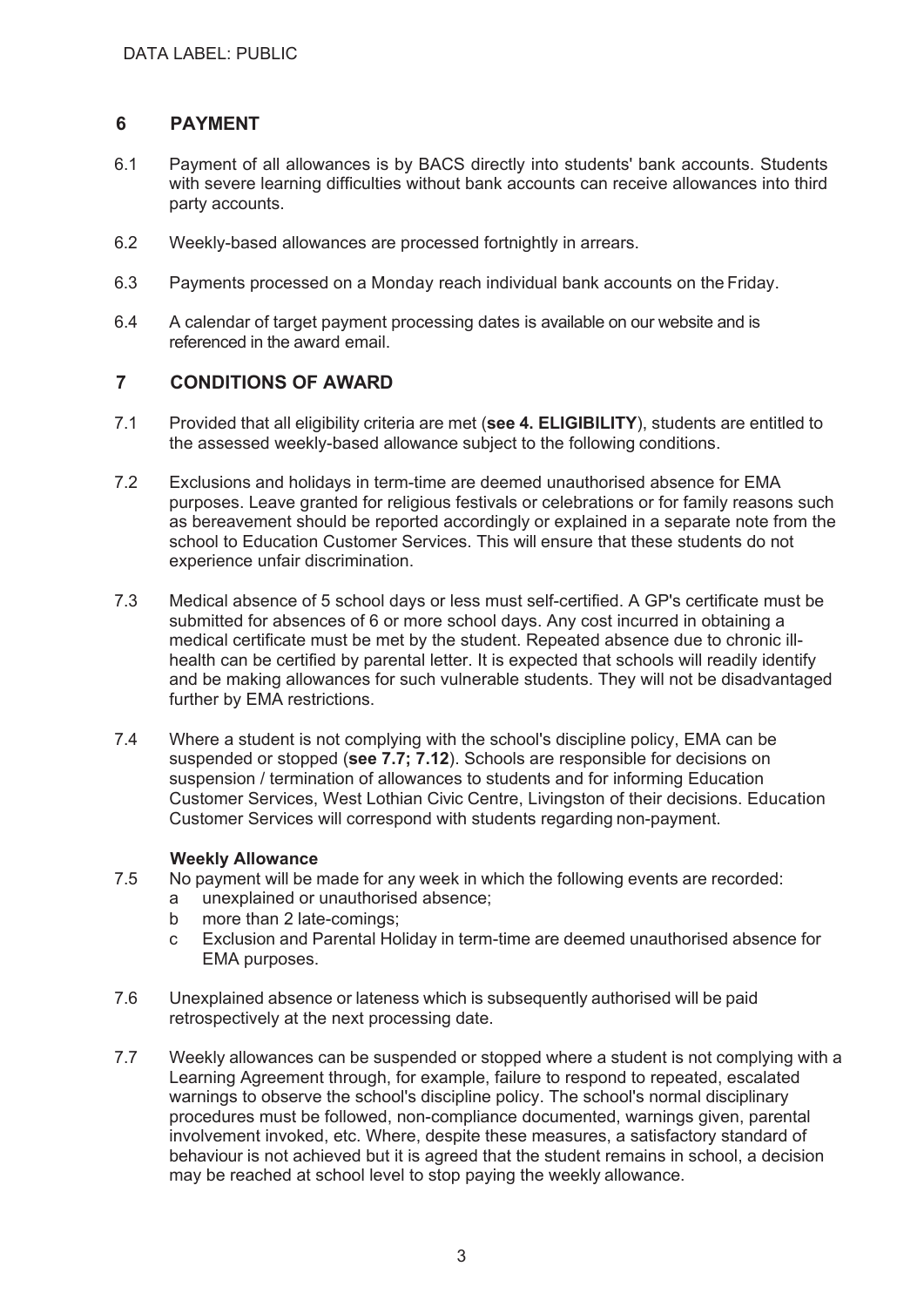7.8 The school may decide subsequently to restart payment but 'missed' payments will not be restored.

# **8 APPEALS**

8.1 Students aggrieved at officer's decisions regarding EMA entitlement or payment should appeal in writing to:

> Anti-Poverty Service Benefits and Financial Support Team West Lothian Civic Centre Howden South Road Livingston West Lothian EH54 6FF